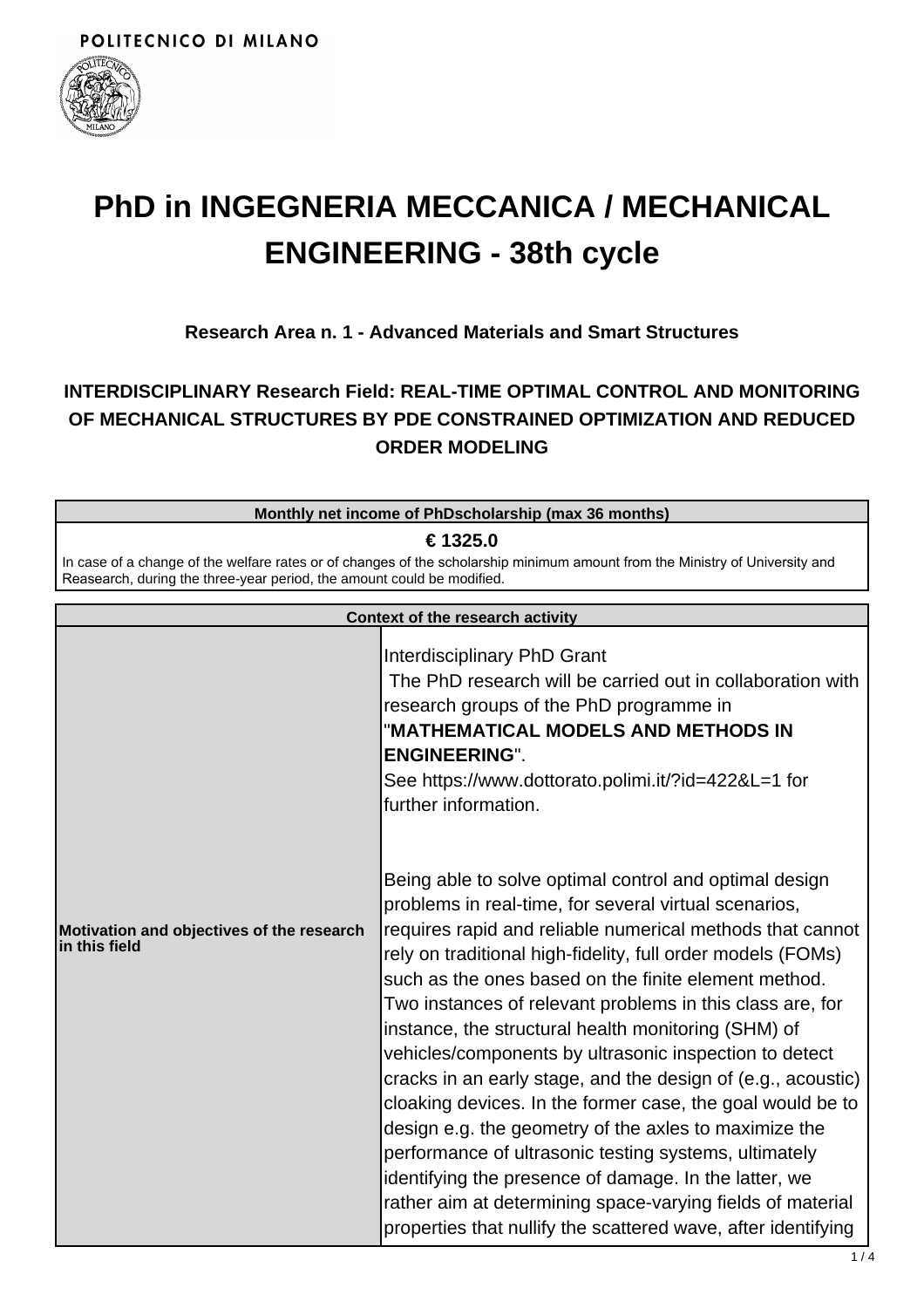

|                                                                                        | the incident field from distributed measurements. In both<br>cases, a double inverse problem has to be solved, in<br>which a suitable cost functional that encodes the desired<br>objective has to be minimized, subject to a set of physical<br>constraints related to wave propagation, by acting on a<br>control. This latter can be either the shape of the<br>structure, as in the case of the SHM of the vehicle axles,<br>or a space modulated density and bulk modulus in the<br>cloaking region. This yields the solution of nonlinear<br>optimal control problems governed by partial differential<br>equations (PDEs). Moreover, to take into account different<br>scenarios related to, e.g., loading conditions, vehicle<br>motion, or material properties, a suitably parametrized<br>version of the OCPs must be considered. The goal of the<br>project is to analyse and numerically approximate<br>nonlinear optimal control problems arising from the<br>aforementioned applications, then performing<br>experimental validation on mock-up structures. Algorithms<br>for large-scale constrained optimization problems and<br>reduced order modelling relying, e.g., on the reduced<br>basis method for parametrized PDEs will be considered to<br>enhance the numerical approximation of the physical<br>models and solve the optimal control (or design) problems<br>in almost real-time, for any new virtual scenario of<br>interest. |
|----------------------------------------------------------------------------------------|-------------------------------------------------------------------------------------------------------------------------------------------------------------------------------------------------------------------------------------------------------------------------------------------------------------------------------------------------------------------------------------------------------------------------------------------------------------------------------------------------------------------------------------------------------------------------------------------------------------------------------------------------------------------------------------------------------------------------------------------------------------------------------------------------------------------------------------------------------------------------------------------------------------------------------------------------------------------------------------------------------------------------------------------------------------------------------------------------------------------------------------------------------------------------------------------------------------------------------------------------------------------------------------------------------------------------------------------------------------------------------------------------------------------------------------------------------------|
| Methods and techniques that will be<br>developed and used to carry out the<br>research | The project will combine techniques such as: PDE-<br>constrained optimization and optimal control, reduced<br>order modeling to replace high-fidelity FOMs for the<br>efficient numerical approximation of parametrized<br>differential problems and system identification. PhD<br>candidates with a strong background in mathematical and<br>numerical methods for engineering are therefore ideally<br>positioned to carry out this project.                                                                                                                                                                                                                                                                                                                                                                                                                                                                                                                                                                                                                                                                                                                                                                                                                                                                                                                                                                                                              |
| <b>Educational objectives</b>                                                          | The research aims at developing mathematical methods<br>for the real-time optimal control and monitoring of<br>mechanical structures exploiting PDE-constrained<br>optimization and reduced order modelling. This research                                                                                                                                                                                                                                                                                                                                                                                                                                                                                                                                                                                                                                                                                                                                                                                                                                                                                                                                                                                                                                                                                                                                                                                                                                  |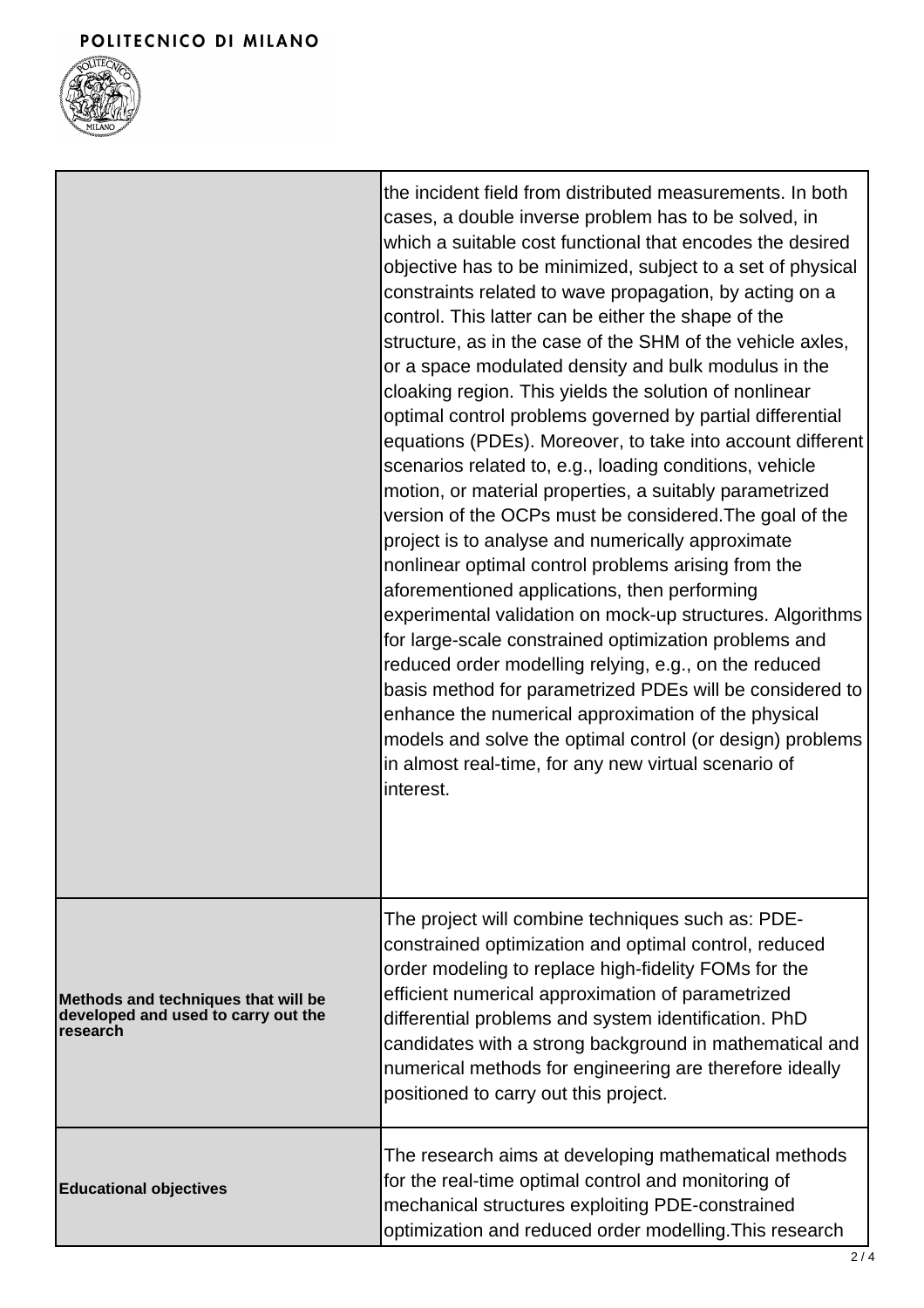

|                                   | will tackle this task by advancing on four correlated<br>objectives:                                                                                                                                                                                                                                                                                                                                                                                                                                                                                                                  |
|-----------------------------------|---------------------------------------------------------------------------------------------------------------------------------------------------------------------------------------------------------------------------------------------------------------------------------------------------------------------------------------------------------------------------------------------------------------------------------------------------------------------------------------------------------------------------------------------------------------------------------------|
|                                   | 1. well-posedness analysis of nonlinear optimal control<br>and shape optimization problems related with wave<br>phenomena, and setting of a system of optimality<br>conditions;                                                                                                                                                                                                                                                                                                                                                                                                       |
|                                   | 2. setting, analysis and implementation of rapid and<br>reliable ROMs for the sake of computational efficiency,<br>also paying attention to the definition of suitable shape<br>parametrization in the case of optimal design, and the<br>setting of material properties, aiming at finding the<br>optimal implementable solution;                                                                                                                                                                                                                                                    |
|                                   | 3. numerical approximation of double inverse problems,<br>related with the identification of structural damages (for<br>SHM problems) or the estimation of the incident field (for<br>acoustic cloaking);                                                                                                                                                                                                                                                                                                                                                                             |
|                                   | 4. experimental validation on structural mock-ups of the<br>structural designs obtained through numerical<br>optimization.                                                                                                                                                                                                                                                                                                                                                                                                                                                            |
| Job opportunities                 | The primary job opportunity will be in the optimal control<br>field, that is today required by almost any company that<br>aims at minimizing costs and maximizing<br>performance. Besides this, job opportunities will be with<br>national and international academic and non-academic<br>institutions and organizations, engaged in innovation,<br>research, and technical development.<br>Our last survey on MeccPhD Doctorates highlighted a<br>100% employment rate within the first year and a 35%<br>higher salary, compared to Master of Science holders in<br>the same field. |
| Composition of the research group | 1 Full Professors<br>2 Associated Professors<br>4 Assistant Professors<br>0 PhD Students                                                                                                                                                                                                                                                                                                                                                                                                                                                                                              |
| Name of the research directors    | Prof. Francesco Braghin, Prof. Andrea Manzoni,                                                                                                                                                                                                                                                                                                                                                                                                                                                                                                                                        |

**Contacts**